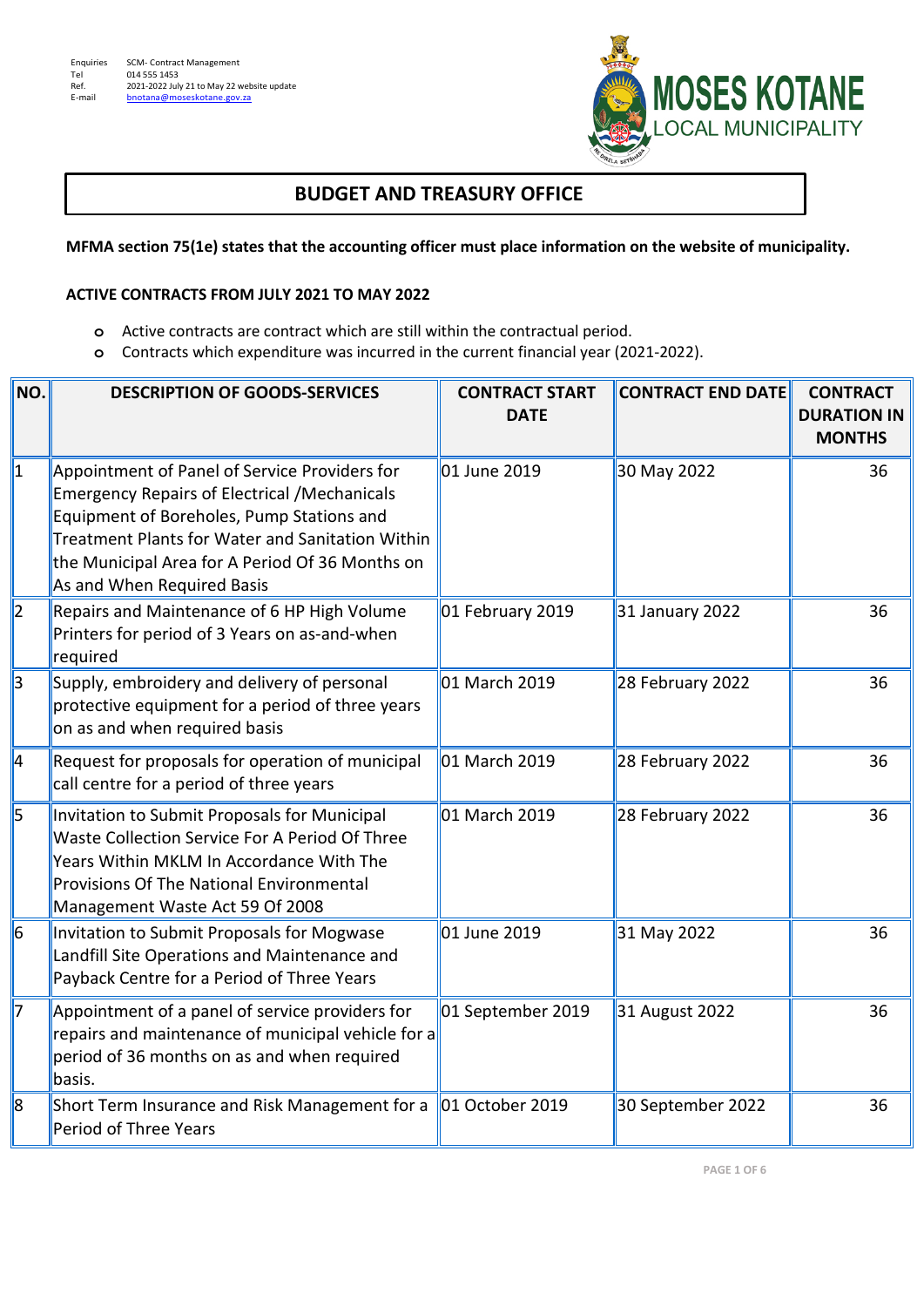

| NO.          | <b>DESCRIPTION OF GOODS-SERVICES</b>                                                                                                                                                         | <b>CONTRACT START</b><br><b>DATE</b> | <b>CONTRACT END DATE</b> | <b>CONTRACT</b><br><b>DURATION IN</b><br><b>MONTHS</b> |
|--------------|----------------------------------------------------------------------------------------------------------------------------------------------------------------------------------------------|--------------------------------------|--------------------------|--------------------------------------------------------|
| g            | Appointment of A Service Provider to Conduct<br>Auctioneering Services for Moses Kotane Local<br>Municipality for A Period Of 3 Years                                                        | 06 January 2020                      | 05 January 2023          | 36                                                     |
| $ 10\rangle$ | Request for Proposals for Vat Recovery/Reviews<br>for A Period of Three Years                                                                                                                | 06 January 2020                      | 05 January 2023          | 36                                                     |
| 11           | Provision of Repairs, Installation and Maintenance 08 February 2020<br>of Air Conditioners for A Period Of 36 Months on<br>As and When Required Basis                                        |                                      | 08 February 2023         | 36                                                     |
| 12           | Appointment of A Panel of Service Providers for<br><b>Emergency Repairs of Water and Sewer</b><br>Reticulation Within the Municipality for A Period<br>Of 36 Months                          | 01 June 2020                         | 31 May 2023              | 36                                                     |
| 13           | Request for proposals for preparation and review<br>of financial statements in accordance with GRAP<br>accounting standards and assist with technical<br>inquiries for a period of 36 months | 01 April 2020                        | 31 March 2023            | 36                                                     |
| 14           | Panel of Service Providers for Hiring of Water<br>Trucks to Deliver Water to Various Villages in<br>MKLM For A Period Of 36 Months                                                           | 01 June 2020                         | 31 May 2023              | 36                                                     |
| 15           | Appointment of A Panel of Advertising Agencies<br>for Moses Kotane Local Municipality for A Period<br>Of 36 Months as And When Required Basis                                                | 06 January 2020                      | 05 January 2023          | 36                                                     |
| 16           | Supply and Delivery of Water Material for A<br>Period Of 36 Months as And When Required Basis                                                                                                | 06 January 2020                      | 05 January 2023          | 36                                                     |
| 17           | Hiring and maintenance of high capacity digital<br>photocopiers for a period of three years                                                                                                  | 05 January 2021                      | 04 January 2024          | 36                                                     |
| 18           | Request for proposals for repairs and<br>maintenance of the municipal ICT network<br>infrastructure for three years on as and when<br>required basis                                         | 01 December 2020                     | 30 November 2023         | 36                                                     |
| 19           | Supply, delivery and installation of information<br>and Communication technology (ICT) equipment<br>for a period of three years "as and when required<br>basis"                              | 01 October 2020                      | 30 September 2023        | 36                                                     |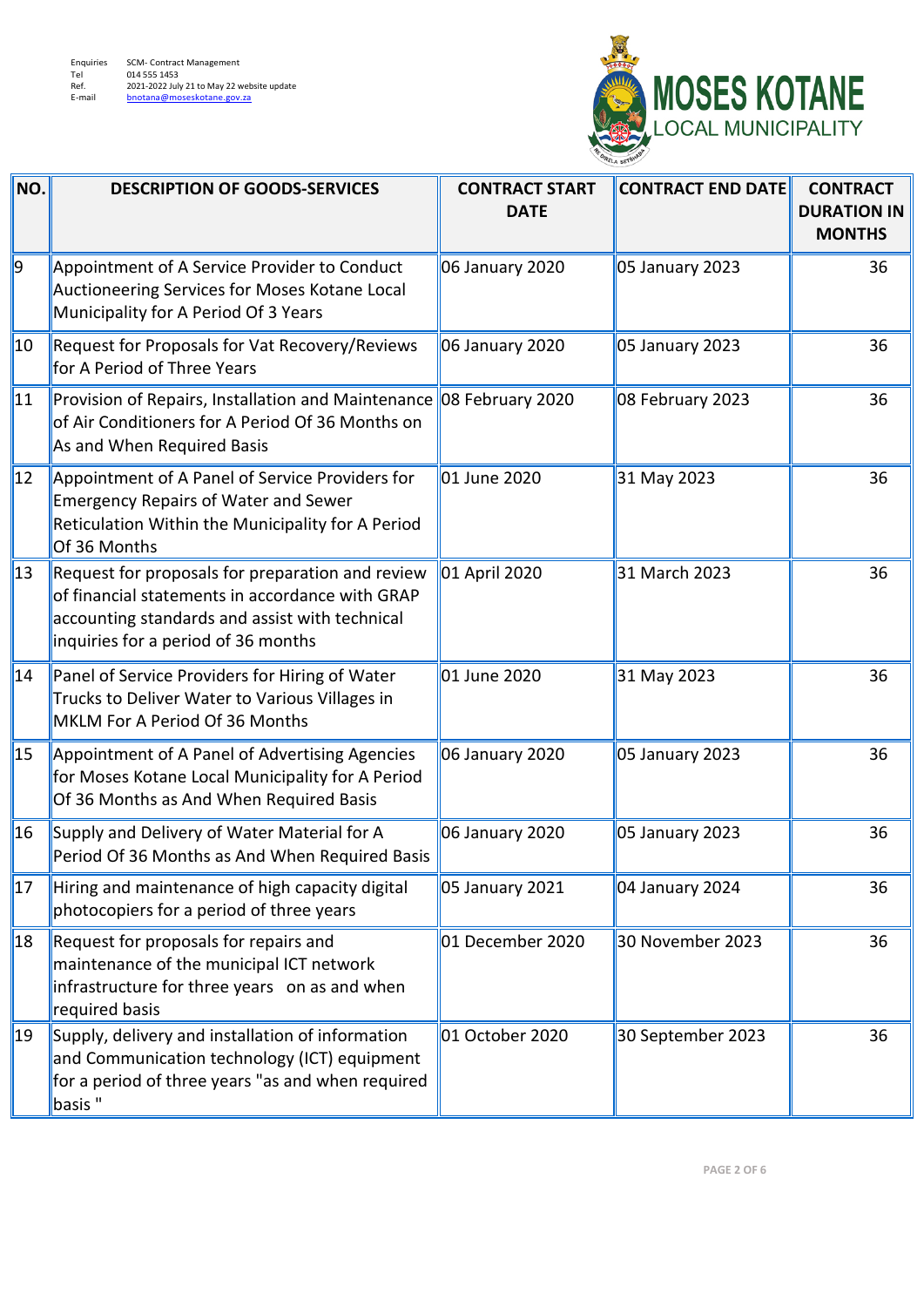

| NO. | <b>DESCRIPTION OF GOODS-SERVICES</b>                                                                                                                                                                    | <b>CONTRACT START</b><br><b>DATE</b> | <b>CONTRACT END DATE</b> | <b>CONTRACT</b><br><b>DURATION IN</b><br><b>MONTHS</b> |
|-----|---------------------------------------------------------------------------------------------------------------------------------------------------------------------------------------------------------|--------------------------------------|--------------------------|--------------------------------------------------------|
| 20  | Proposals for provision of remote and off-site<br>backup solution for three years                                                                                                                       | 01 December 2020                     | 30 November 2023         | 36                                                     |
| 21  | Rendering of Security Services for MKLM Facilities   01 November 2020<br>for A Period of Three Years                                                                                                    |                                      | 31 October 2023          | 36                                                     |
| 22  | Drinking Water and Waste Water Compliance<br>Monitoring for a Period of 36 Months                                                                                                                       | 11 November 2020                     | 15 November 2023         | 36                                                     |
| 23  | Proposals for Appointment of Municipal Value for<br>Compilation and Maintenance of The General<br>Valuation Roll as well as Supplementary Valuation<br>Roll for the period 01 July 2021 to 30 June 2026 | 01 July 2021                         | 30 June 2026             | 60                                                     |
| 24  | Appointment of a Panel of Supply and Delivery of<br>Stationery for A Period Of 36 Months on As and<br>When Required Basis                                                                               | 01 September 2020                    | 31 August 2023           | 36                                                     |
| 25  | Supply and Delivery of Toner Cartridges for a<br>period of 36 months on "as and when required<br>basis"                                                                                                 | 01 May 2021                          | 30 April 2024            | 36                                                     |
| 26  | Request for Proposals for Compilation of GRAP<br>Compliant Asset Register for A Period of Three<br>Years                                                                                                | 06 April 2021                        | 05 April 2024            | 36                                                     |
| 27  | Supply and Installation Of 175 VIDP Toilets In<br>sanfontein Through Rural Sanitation Programme                                                                                                         | 07 March 2022                        | 07 June 2022             | 3                                                      |
| 28  | Supply and Installation Of 215 VIDP Toilets in<br>Disake Through Rural Sanitation Programme                                                                                                             | 16 March 2022                        | 15 August 2022           | 5                                                      |
| 29  | Tweelagte water Supply Phase 11                                                                                                                                                                         | 28 February 2022                     | 24 August 2022           | 6                                                      |
| 30  | Construction of Internal Roads in Madikwe (China<br>Section)                                                                                                                                            | 01 December 2020                     | 19 July 2021             | 8                                                      |
| 31  | Supply and installation of high mast light throught 30 September 2021<br>the public hearing programme for Masekoloane,<br>Molatedi, Pella and Bapong (cluster B)                                        |                                      | 30 March 2022            | 6                                                      |
| 32  | Supply and Installation Of 103 VIDP Toilets in<br>Makgope Through Rural Sanitation Programme                                                                                                            | 01 June 2021                         | 30 July 2021             | $\overline{2}$                                         |
| 33  | Supply and Installation Of 150 VIDP Toilets in<br>Sandfontein Through Rural Sanitation Programme                                                                                                        | 31 May 2021                          | 02 August 2021           | $\overline{2}$                                         |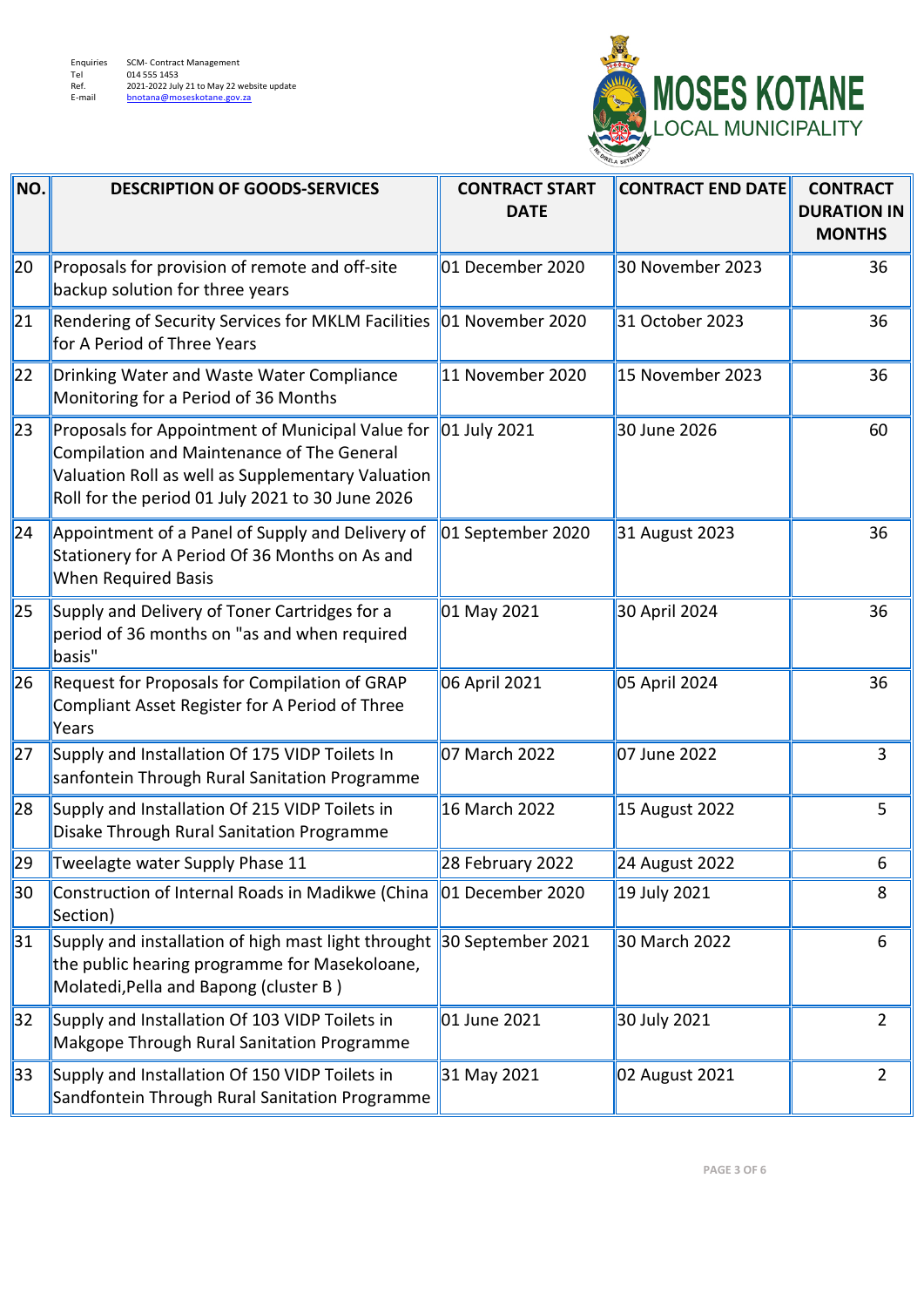

| NO. | <b>DESCRIPTION OF GOODS-SERVICES</b>                                                                                                                                                                                                                                                 | <b>CONTRACT START</b><br><b>DATE</b> | <b>CONTRACT END DATE</b> | <b>CONTRACT</b><br><b>DURATION IN</b><br><b>MONTHS</b> |
|-----|--------------------------------------------------------------------------------------------------------------------------------------------------------------------------------------------------------------------------------------------------------------------------------------|--------------------------------------|--------------------------|--------------------------------------------------------|
| 34  | Supply and Installation Of 193 VIDP Toilets in<br>Ramokokastad Through Rural Sanitation<br>Programme                                                                                                                                                                                 | 23 June 2021                         | 23 August 2021           | 2                                                      |
| 35  | Tlokweng Water Supply Phase 2                                                                                                                                                                                                                                                        | 25 November 2019                     | 31 August 2020           | 9                                                      |
| 36  | Lossmytjerie/Goedehoop water supply                                                                                                                                                                                                                                                  | 14 February 2022                     | 30 June 2022             | $\overline{4}$                                         |
| 37  | Sanfontein water supply                                                                                                                                                                                                                                                              | 07 March 2022                        | 07 March 2023            | 12                                                     |
| 38  | Supply and delivery of treatment chemicals and<br>conduct monthly test at Moses Kotane local<br>municipality treatment plants for a period of 36<br>months as and when required basis                                                                                                | 31 May 2019                          | 31 May 2022              | 36                                                     |
| 39  | construction of Phola Park Community hall                                                                                                                                                                                                                                            | 09 September 2021                    | 25 April 2022            | 7                                                      |
| 40  | provision of specialised collection services for<br>Moses Kotane Local Municipality for a period of<br>36 months                                                                                                                                                                     | 25 June 2019                         | 23 June 2022             | 36                                                     |
| 41  | proposal for provision of cellular phones, bulk<br>sms, tablets and mobile data cards for period of<br>three years                                                                                                                                                                   | 10 November 2021                     | 10 November 2024         | 36                                                     |
| 42  | Supply and installation of high mast light through<br>the public lighting programme for greater Ledig<br>(14,28,30) and Mabele a Podi (cluster A)                                                                                                                                    | 08 December 2021                     | 30 May 2022              | 6                                                      |
| 43  | letlhakeng/Kortkloof Water Supply                                                                                                                                                                                                                                                    | 12 October 2021                      | 29 April 2022            | 7                                                      |
| 44  | Supply and Delivery of Cleaning Material and<br>Toilet Paper for A Period Of 36 Months as And<br>When Required Basis                                                                                                                                                                 | 17 August 2021                       | 16 August 2024           | 36                                                     |
| 45  | Appointment of A Service Provider to Render<br>Cash-In Transit Services to The Municipality for A<br>Period Of 36 Months                                                                                                                                                             | 01 March 2022                        | 01 March 2025            | 36                                                     |
| 46  | Changing of Sanitary Bins, Chemical Deep Cleaning 17 August 2021<br>of Urine Basin, Maintenance of Wall Air Dryer<br>(Replace When Needed) Refill of Hand Soap<br>(Replace When Needed) Maintenance of<br>Automated Air Freshener (Replace When Needed)<br>For A Period Of 36 months |                                      | 16 August 2024           | 36                                                     |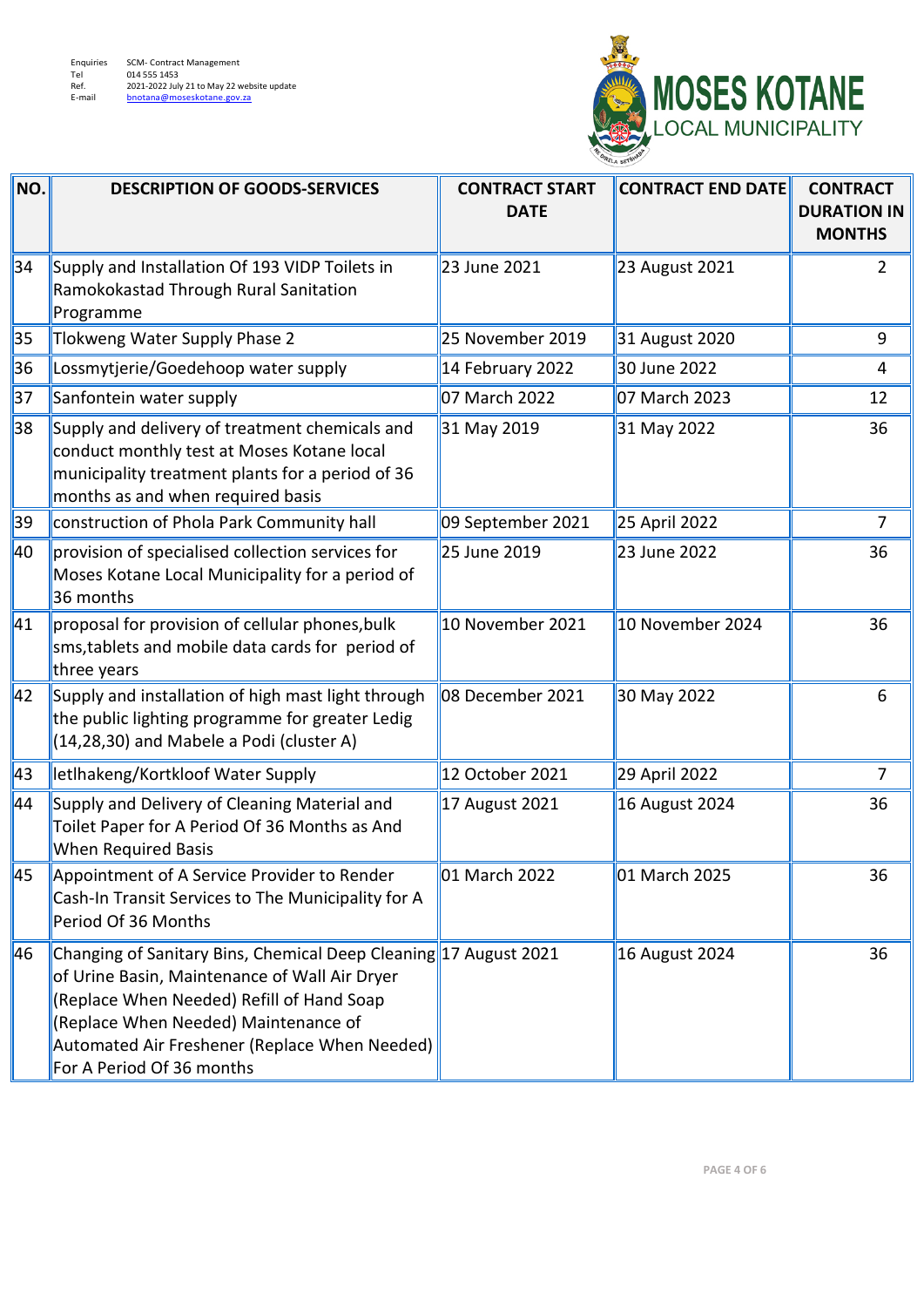

| NO. | <b>DESCRIPTION OF GOODS-SERVICES</b>                                                                                                                                                                                                                                                                                                                     | <b>CONTRACT START</b><br><b>DATE</b> | <b>CONTRACT END DATE</b> | <b>CONTRACT</b><br><b>DURATION IN</b><br><b>MONTHS</b> |
|-----|----------------------------------------------------------------------------------------------------------------------------------------------------------------------------------------------------------------------------------------------------------------------------------------------------------------------------------------------------------|--------------------------------------|--------------------------|--------------------------------------------------------|
| 47  | Request for Proposal: Provision of Service For The<br>Operation And Maintenance Of Madikwe Landfill<br>Site (Class G-S-B) For The Duration Of 3 Years In<br>Accordance With The Provisions Of The National<br>Environmental Management Waste Act 59 Of<br>2008 And Management Waste Act 59 Of 2008 And<br><b>Associated National Norms And Standards</b> | 01 September 2021                    | 30 August 2024           | 36                                                     |
| ∥48 | Construction of Internal road in Lerome Village<br>(Thabeng Section)                                                                                                                                                                                                                                                                                     | 08 October 2021                      | 09 August 2022           | 10                                                     |
| 49  | Supply, delivery and offloading of cold carbon<br>asphalts for a period of 36 months on as and when<br>required basis                                                                                                                                                                                                                                    | 01 October 2020                      | 30 September 2023        | 36                                                     |
| 50  | Construction of internal road in Mononono Village 07 October 2021                                                                                                                                                                                                                                                                                        |                                      | 30 June 2022             | 9                                                      |
| 51  | Construction of internal road in Phalane Village                                                                                                                                                                                                                                                                                                         | 29 September 2021                    | 17 June 2022             | 9                                                      |
| 52  | Manamakgotheng reservior and bulk water supply 07 December 2021                                                                                                                                                                                                                                                                                          |                                      | 30 June 2022             | $\overline{7}$                                         |
| 53  | Maologane water Supply                                                                                                                                                                                                                                                                                                                                   | 09 December 2021                     | 30 June 2022             | $\overline{7}$                                         |
| 54  | Upgrading of Mogwase sports park Phase II                                                                                                                                                                                                                                                                                                                | 07 December 2021                     | 30 June 2022             | $\overline{7}$                                         |
| 55  | Lerome water supply (Ward 17)                                                                                                                                                                                                                                                                                                                            | 07 December 2021                     | 31 May 2022              | 6                                                      |
| 56  | Supply and Installation Of 130 VIDP Toilets in<br>Mabele A Podi Through Rural Sanitation<br>Programme                                                                                                                                                                                                                                                    | 28 February 2022                     | 27 May 2022              | 3                                                      |
| 57  | Construction of Vrede storm water phase II                                                                                                                                                                                                                                                                                                               | 07 March 2022                        | 07 October 2022          | $\overline{7}$                                         |
| 58  | Construction of Internal Roads In Tlokweng                                                                                                                                                                                                                                                                                                               | 07 December 2020                     | 30 June 2022             | 19                                                     |
| 59  | Upgrading of Madikwe sports park                                                                                                                                                                                                                                                                                                                         | 25 April 2022                        | 25 October 2022          | 6                                                      |
| 60  | Mabeiskraal to uitkyk bulk water supply                                                                                                                                                                                                                                                                                                                  | 13 February 2017                     | 28 June 2019             | 28                                                     |
| 61  | Seolong Water Supply                                                                                                                                                                                                                                                                                                                                     | 05 June 2020                         | 30 March 2022            | 22                                                     |
| 62  | Panel of various professional service provider for<br>infrastructure projects for the period of three years                                                                                                                                                                                                                                              | 01 April 2022                        | 01 April 2025            | 36                                                     |
| 63  | Construction of internal road in Ramoga village                                                                                                                                                                                                                                                                                                          | 12 November 2020                     | 30 June 2021             | 8                                                      |
| 64  | Supply and delivery of electrical material in Moses<br>Kotane local municipality for a period of 36 months as<br>and when required basis                                                                                                                                                                                                                 | 23 September 2020                    | 12 September 2023        | 36                                                     |
| 65  | Refurbishment programme<br>(Lerome bulk water supply)                                                                                                                                                                                                                                                                                                    | 04 April 2017                        | 29 June 2018             | 15                                                     |